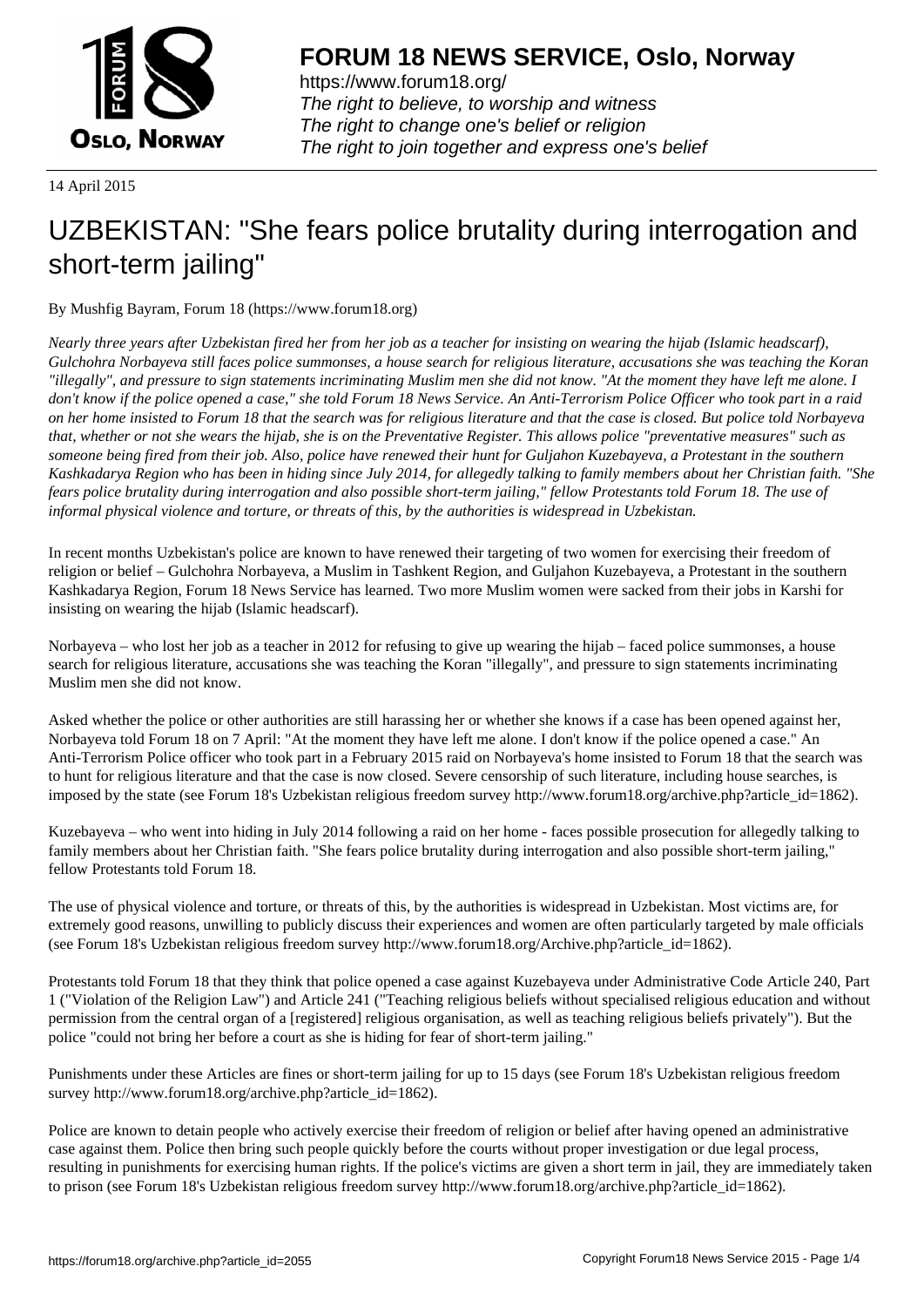Norbayeva told Forum 18 that during one recent interrogation, police officers told her that "it does not matter now if I wear the hijab or abandon it. They said that I will still be in their Preventative Register of Muslims to be watched."

People who actively exercise their freedom of religion or belief – both Muslims and those with other beliefs – are known to be on lists for special scrutiny, held by the National Security Service (NSS) secret police, ordinary police and Mahalla (local district) Committee officials. Wearing the hijab or going to the mosque or other place of worship frequently is enough to be listed (see Forum 18's Uzbekistan religious freedom survey http://www.forum18.org/archive.php?article\_id=1862).

The Preventative Register Norbayeva referred to was formalised in 2014. A very wide range of state agencies, from courts to health care and nature protection agencies, can put people on this Register. This subjects them to a variety of police "preventative measures" for one year or more. These "preventative measures" can include someone being fired from their job and there are many possibilities for officials to arbitrarily keep people on the Register for many years (see F18News 4 July 2014 http://www.forum18.org/archive.php?article\_id=1974).

Muslim women fired for exercising their freedom of religion or belief

Norbayeva approached the Human Rights Alliance, an independent human rights organisation in Tashkent. "We studied her case, and it is a gross violation of her freedom of religion or belief and other human rights," Yelena Urlayeva of the Alliance told Forum 18 from Tashkent on 14 April. She said her organisation is calling on the international community to "support and protect" Norbayeva, as well as on Uzbekistan's authorities to "restore her to her work" as a teacher.

A source from Kashkadarya, who asked not to be named for fear of state reprisals, told Forum 18 on 13 April that they know of at least two Muslim women from Karshi who were dismissed from their jobs recently for wearing the hijab. The women were also subjected to police interrogation and harassment for their exercise of freedom of religion or belief. The source did not wish to identify the two for fear of state reprisals.

Officials of the government's Religious Affairs Committee in Tashkent, including Press Secretary Shovkat Hamdamov, refused to comment on the cases to Forum 18 on 13 April.

Pressure to abandon the hijab

Trouble began for Norbayeva, a Muslim resident of Parkent in Tashkent Region, in 2008, when she heard rumours that her husband had died in Afghanistan. "He left me and our seven-month-old baby in 2000 and went abroad, I don't know where," she told Forum 18. During this period, police questioned her several times over the whereabouts of her husband. "Officers also warned me not to wear the hijab." In 2008 Norbayeva filed for divorce, and was granted it.

In 2012 the Administration of Secondary School No. 8, where she worked as an English teacher, warned Norbayeva not to wear the hijab. "School officials told me in front of all the staff that either I must stop wearing the hijab - as the government does not want teachers to wear hijabs - or I must leave my job," she told Forum 18. "Otherwise I'd be in trouble. I chose leaving my job instaed of stopping wearing the hijab." She signed a letter voluntarily resigning her job at the school.

Norbayeva has been without a full-time job since 2012, surviving by giving English lessons privately. "And I still wear my hijab," she added.

Sadriddin Abullayev, Director of School No. 8, adamantly denied that he or other school officials pressured Norbayeva to resign her job. "She left the job for health reasons," he claimed to Forum 18 on 7 April. However, he affirmed that teachers "cannot wear the hijab to school since an Education Ministry Decree on the official dress code for teachers does not allow the hijab or any other religious apparel." Asked why teachers cannot wear clothes that accord with their religious beliefs, he did not answer. He did not wish to talk to Forum 18 further.

### Harassment continues

For some time after 2012, police left Norbayeva alone. "But they began harassing me again in August 2014," she told Forum 18. "They would summon me and pressure me to sign statements against two Muslim men and their alleged illegal actions. I didn't even know them." She told Forum 18 that she knew the men's wives by sight. "We got acquainted through common friends in the bazaar. We greet each other occasionally on the street, but our relationship has not gone beyond these greetings."

At 6 am on 23 February 2015, about 14 police officers raided Norbayeva's Parkent home. The raid was organised by Yukori-Chirchik District's Yangibazar City Police in cooperation with the Police from Parkent. Officers showed her a search warrant from the Yukori-Chirchik District Prosecutor's Office. However, some of the officers hurried Norbayeva away to the Yangibazar Police Station, while others searched the flat in the presence of her brother and some neighbours.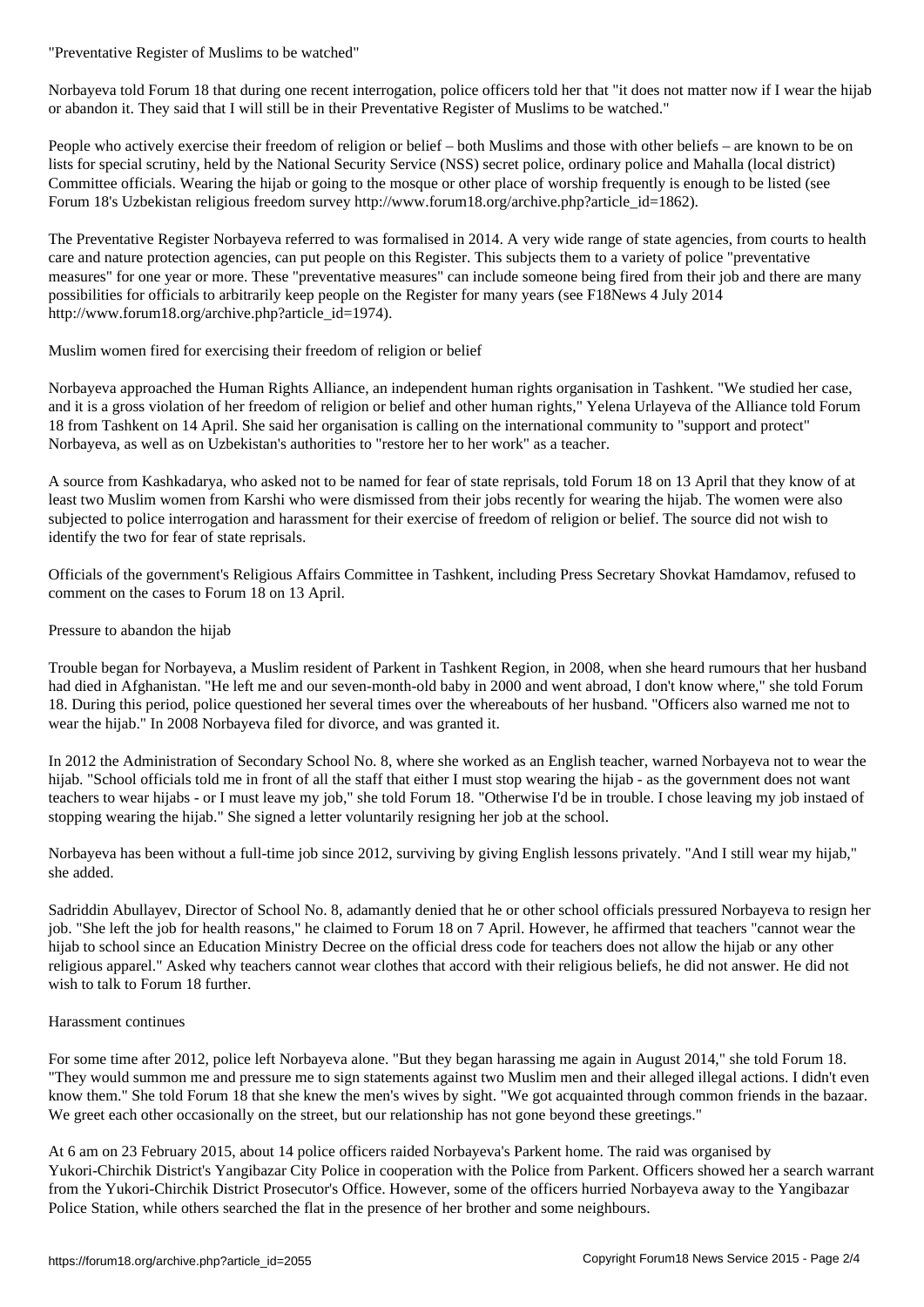Yangibazar Anti-Terrorism Police Officer Mirvoli Mirboboyev told Forum 18 the search was conducted "because we were tipped off by the Religious Affairs Committee that Norbayeva has religious books in her flat". He added that "books were seized from her flat and sent for expert analysis to the Committee in Tashkent".

However, Norbayeva denied this. "I counted my books when I returned home, and all the books were in place." She pointed out that the Prosecutor's warrant said that the search in her flat was in connection with a Muslim man (whose name she did not remember) who was in custody, and who allegedly testified that he knew her. The police had pressured the man's wife to sign a pre-written statement which claimed that "Norbayeva lived like a vagabond, and she taught Koran lessons illegally."

Asked on 9 April why Norbayeva's home was searched and why she was questioned by the Police, Yukori-Chirchik District Prosecutor Otabek Abdullayev refused to discuss the case. "You need to talk to higher authorities, if they allow us then we'll talk to you," he told Forum 18. Asked who exactly it should speak to, the Prosecutor put the phone down.

Officer Mirboboyev adamantly denied that Norbayeva is being targeted by the police. Asked why officers pressured her to sign statements against the Muslim men, he told Forum 18: "We only conducted a search in her home." Asked why then on 23 February she was taken to Yangibazar Police Station for interrogation, he did not answer. "The case is over, there is no need to worry," he insisted.

Asked why he thinks the case is over, Officer Mirboboyev responded: "The Religious Affairs Committee sent us an expert analysis that the books found in her home are the Koran and Hadith [collections of sayings attributed to the Islamic prophet Muhammad], which are legally allowed in Uzbekistan."

Local police officer Aziz Bekmirzayev, who led the officers to Norbayeva's flat and who participated in her detention and the search, refused to discuss the case. "I cannot discuss this case with you over the phone," he told Forum 18 on 8 April. Asked why, he said: "It's a secret." He also refused to tell Forum 18 whether a case was opened against Norbayeva or any other details of the Police investigation.

## 12-hour interrogation, 11 days of heart treatment

where search is the search of the search of the search of the search of the search of the search of the search

After being taken to Yangibazar Police early on 23 February, Norbayeva was questioned there for almost 12 hours with only a short break, she complained to Forum 18. Officers were able to compel another Muslim woman to sign a statement that "I allegedly gave her private Koran lessons, which I never did. It is this woman's husband who in February was given 15 days in jail in Yangibazar, and against whom I was asked to sign a statement," Norbayeva said. She said that later the man "was freed."

At about 7 pm, she and the Muslim woman who testified against her were taken to Yukori-Chirchik Prosecutor's Office for the police to "complete some formalities for about 15 minutes" and where they were not questioned. They were then returned to the police station. "After that we sat on chairs in the police station hallway until 11 pm without being fed or given water, and then we were released."

The woman "admitted to me she had to sign the statement against me, because police then released her husband as promised," Norbayeva told Forum 18. "She was very sorry, and apologised to me that she had to do this to save her husband."

The police officers, one of whose name is Olim (last name not known), "verbally abused me during the interrogation and threatened to put me in a psychiatric ward if I did not sign false statements, one of which was against me." Despite the police pressure, Norbayeva refused to sign the statements.

Officer Olim seized Norbayeva's mobile phone and her passport on 23 February. They were not returned until late March, Norbayeva said.

Norbayeva told Forum 18 that "after that interrogation I suffered heart pain and palpitations for many days." On 9 March she was accepted as an outpatient by Tashkent City hospital No. 7 with a diagnosis of tachycardia, she said. She attended the hospital daily for treatment until 20 March.

### Police target Protestant in Kashkadarya

Meanwhile, trouble began for Kuzebayeva on 11 July 2014, when police searched her flat in Karshi in her absence, "hoping that they could find Christian books there to punish her," Protestants told Forum 18. However, officers "found nothing illegal."

Soon after, police brought Kuzebayeva's brother and his wife and their 19 year-old son to a police station. "There they were made to sign statements that Kuzebayeva illegally shared her Christian beliefs with them." After this police began hunting for her to punish